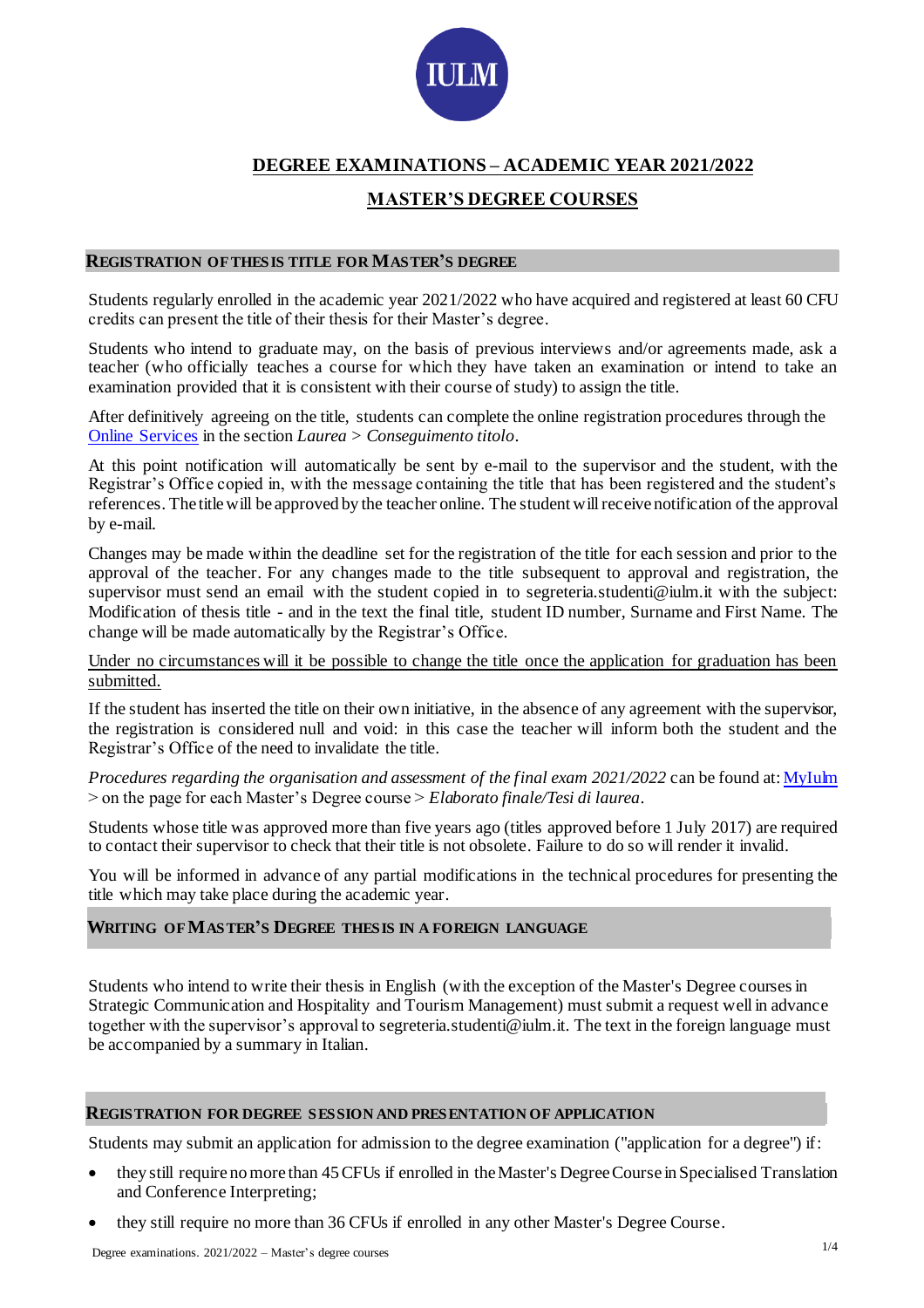

Any missing CFUs **must be acquired prior to the exam session preceding the degree session**. After this date, the degree applications of those who have not passed all of the exams in their study plan will be automatically invalidated.

Students can complete the application procedure using the [Online Services](https://servizionline.iulm.it/Home.do) in the section *Laurea > Conseguimento titolo*. It is divided into the following stages to be followed in the order shown below:

- **compilation of the Almalaurea questionnaire**;
- **submission of degree application;**
- **creation of PagoPA payment slip for payment of the graduation fee of**  $\epsilon$ **350\***, in the section *Segreteria/Tasse*. Those who may have already paid the graduation fee for a previous session without having graduated are required to pay only the  $\epsilon$ 16 revenue stamp using a PagoPA payment slip.

\*Amount approved by the Board of Directors in the seat of February 28th, 2022.

At this point notification will automatically be sent by e-mail to the supervisor and the student, with the Registrar's Office copied in. The degree application will be approved by the teacher online. The student will receive notification of the approval by e-mail.

**A copy of the End of Internship/Field Project certification** (or partial completion of the Internship) issued by the Internship Office for the purpose of registering CFU credits should be sent to [segreteria.studenti@iulm.it.](mailto:segreteria.studenti@iulm.it)

On the personal page of the Online Services (in the section *Laurea> Conseguimento titolo*) candidates will find the title of their degree thesis as registered and approved. The title registered will be the one written by the Print Centre on the title page of the thesis: **it is the specific responsibility of students to verify the correctness (including spelling) of the title registered before submitting their degree application**. Any requests for special formatting of the title, such as special characters, a subtitle, line breaks etc., must be reported to the Registrar's Office (only using the addres[s frontespizio@iulm.it](mailto:frontespizio@iulm.it) - communications sent to other addresses will not be considered).

\*\*\*

**Candidates who, for any reason, after registering for the degree examination do not intend and/or are unable to take it, must promptly notif[y segreteria.studenti@iulm.it.](mailto:segreteria.studenti@iulm.it)**

## **THESIS UPLOAD**

The upload of the final version of your thesis can be made after approval of the degree application through the [Online services,](https://servizionline.iulm.it/Home.do) in the section *Laurea > Conseguimento titolo*, **subject to clearance certification from the University library.**

The teacher-supervisor will check the final version of the thesis and enter their required approval (preliminary versions of the thesis, drafts, individual chapters etc. can be shared with the supervisor directly via email, without needing to upload them during the procedure).

At this point notification will automatically be sent by e-mail to the student regarding approval of the thesis upload.

If, at the time of printing, purely technical changes are necessary (layout, image quality etc.), the Print Centre will make a request and the file can be replaced ex officio; if, on the other hand, the technical changes have even marginal repercussions on the contents of the document, a request may be made for further approval by the supervisor.

You will be informed in advance of any partial modifications which may take place during the academic year in the technical procedures for uploading the thesis file.

## **MULTIMEDIA PRESENTATION**

If the candidate so wishes, and in agreement with their Supervisor, they may prepare a PDF or PowerPoint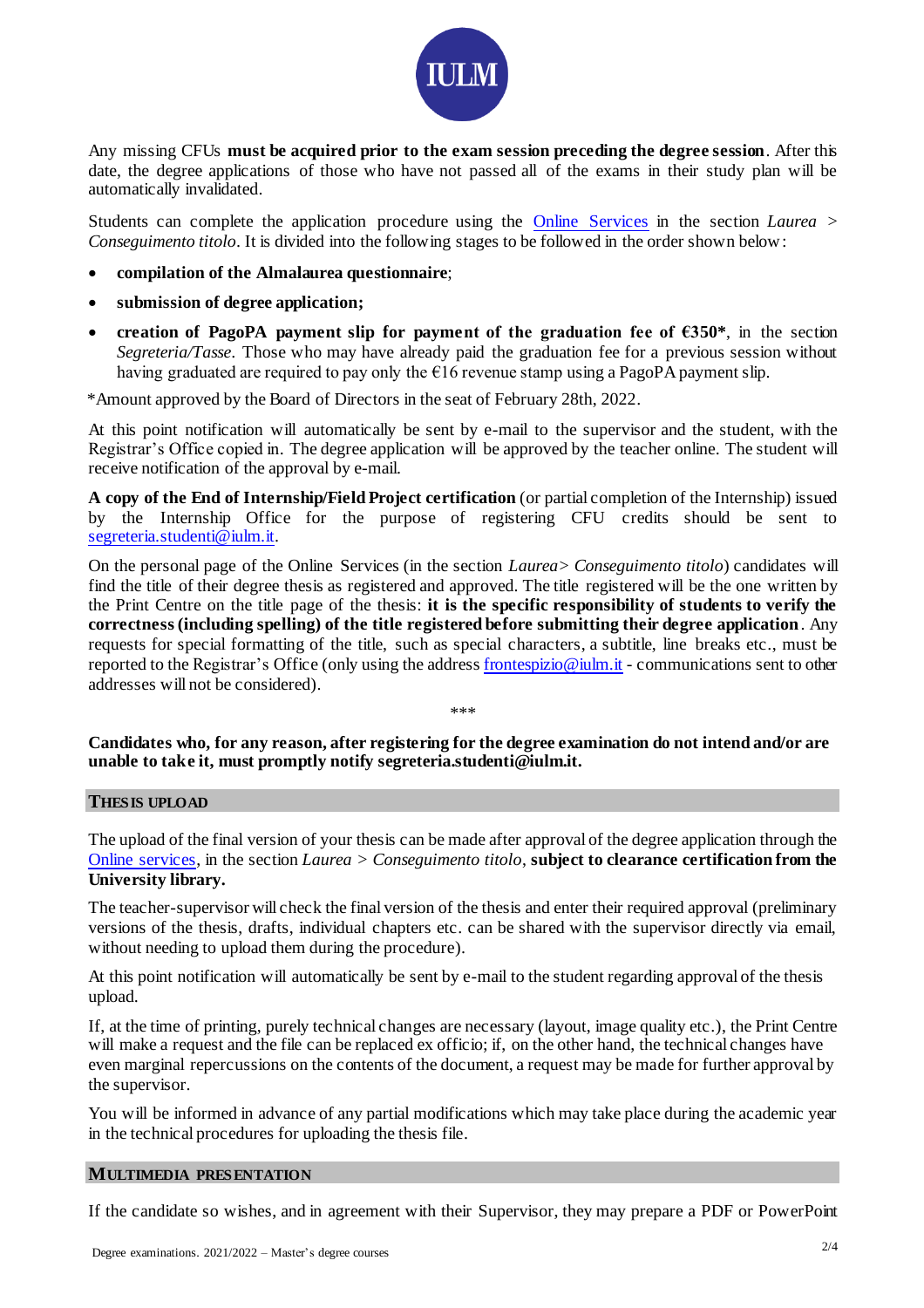

multimedia presentation to be shown during the final examination of their thesis in front of the Examination Board. The presentation must be sent exclusively to [segreteria.studenti@iulm.it.](mailto:segreteria.studenti@iulm.it)

The file of the presentation must be named as follows: student ID number\_Surname\_First name (e.g. 116172\_Verdi\_Maria.ppt). Files named in other ways and sent after the deadline will not be accepted.

#### The multimedia presentation **may not contain the IULM logo.**

During the presentation of the degree thesis it will not be possible to show any multimedia document that has not been previously handed in to and validated by the Registrar's Office: it is therefore not permitted to use USB flash drives or similar media on the day of the presentation.

#### **UNIVERSITY LIBRARY CLEARANCE**

In order to be able to upload their thesis, students must obtain clearance certification from the Library. **The request for clearance certification is mandatory for all candidates, even for those who never borrowed books and/or other material from IULM University Library** and can be requested by sending an email to nullaosta.biblioteca@iulm.it from your institutional email @studenti.iulm.it, indicating your name, surname and student ID number. Confirmation of clearance can be obtained by accessing your personal area (digger.iulm.it) in the section *"la mia biblioteca"*, where the message "*nullaosta confermato*" will appear if all the material has been returned

In case of pending issues, the certification will not be issued and you will be notified by e-mail. Only when all the borrowed material has been returned will the Library issue the certification.

## **PRESENTATION OF MASTER'S DEGREE THESIS**

Presentation sessions for the degree thesis will take place during the graduation session. **A detailed timetable will be published no less than ten days before the start of the session**.

\*\*\*

After graduation the e-mail address @studenti.iulm.it will remain active for 12 months, when it will be automatically deactivated.

### **SUMMARY OF MAIN DEADLINES FOR GRADUATION**

#### **First session2021/2022 - 18 to22 July2022**

| Submission online of title of Master's degree thesis 9 December 2021 to 10 February 2022 |  |
|------------------------------------------------------------------------------------------|--|
|                                                                                          |  |
|                                                                                          |  |
|                                                                                          |  |
|                                                                                          |  |
|                                                                                          |  |
|                                                                                          |  |

\*\*\*

## **Second session2021/2022- 7 to 15November 2022**

| Notification of special formatting for title to frontespizio@iulm.it  by 22 September 2022 |  |
|--------------------------------------------------------------------------------------------|--|
|                                                                                            |  |